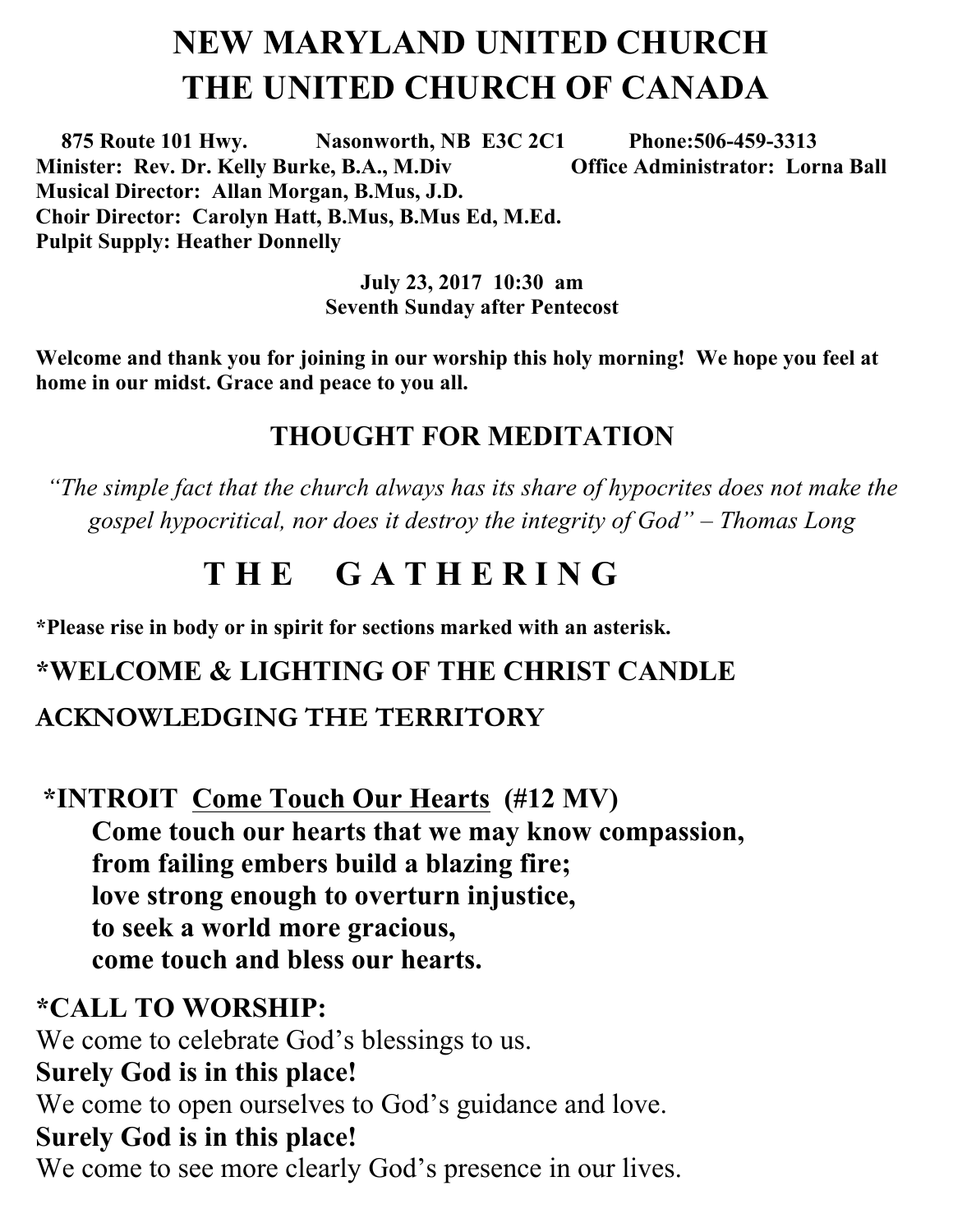**Surely God is in this place!** We come to see God in this community of seekers. **Surely God is in this place!** We come to pray, praise, and offer ourselves to God. **Surely God is in this place! Let us worship!**

#### **\*HYMN VU#708 – My Lord, What a Morning**

#### **OPENING PRAYER:**

**Holy One, you know us already. Help us to know you better. Let us see you all around us. Fill our worship with your Spirit so that we may learn to recognize your presence in all places. Amen.**

#### **SOUL SEARCHING**

**Gracious God, in the fields of our lives, we strive to be fruitful, but we fall short. We get so comfortable that we sleep when we need to be vigilant about the errors in our own lives and the injustices around us. We are so casual about wrongdoing that it creeps into our lives and threatens to overwhelm the good we do. Forgive us. Keep us awake so that we can produce the lives you call us to live. Amen.**

#### **WORDS OF ASSURANCE**

### **SOME TIME WITH EACH OTHER**

**\*HYMN MV#44 – Shadow and Substance**

# **T H E W O R D O F G O D**

**THE SCRIPTURE LESSON(S):** Genesis 28: 10-19a Psalm 139 Voices United page 861 Matthew 13: 24-30, 36-43

**\*HYMN VU#227 – For the Fruit of All Creation REFLECTION**